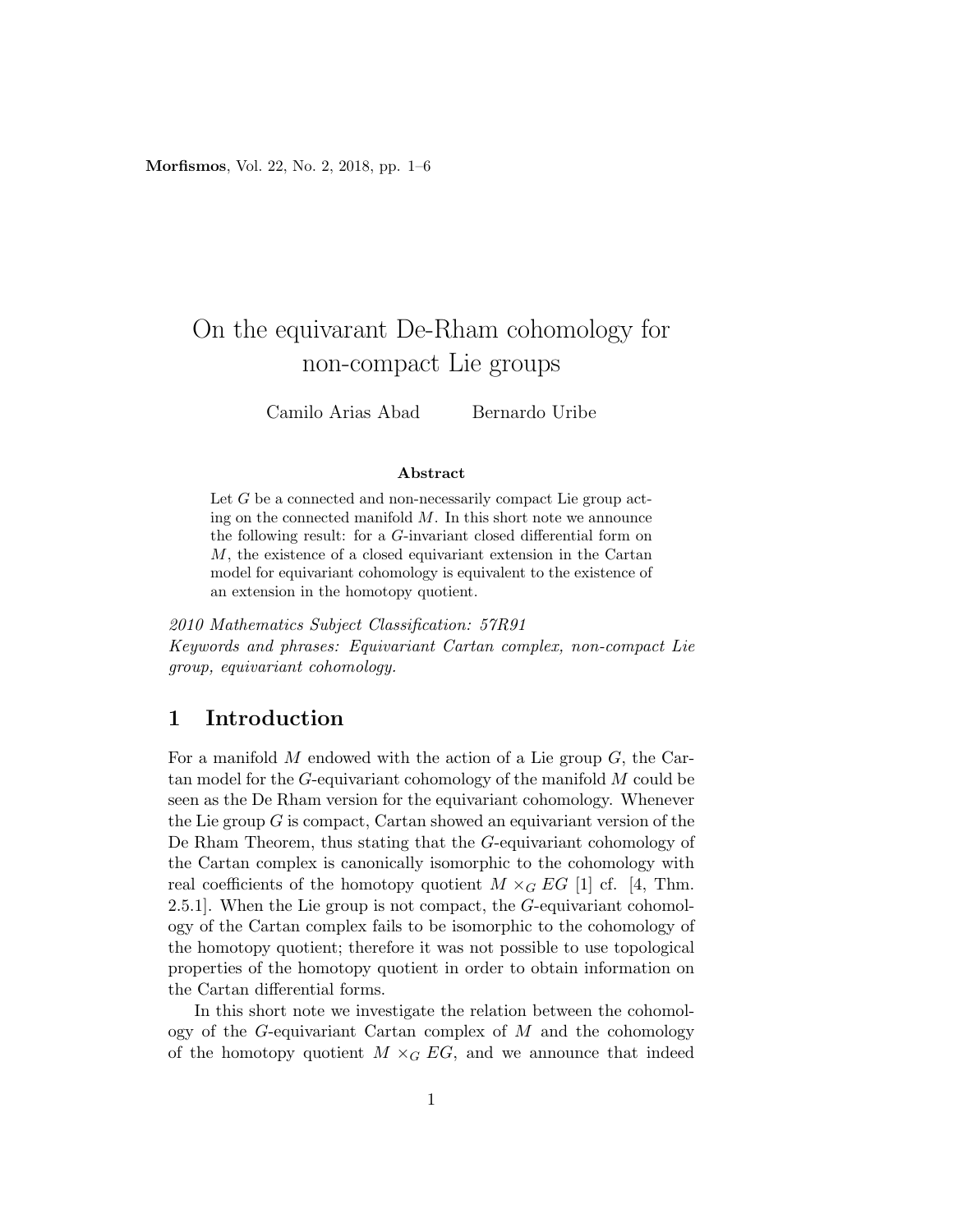there is a surjective map from the former to the latter. In particular this result implies that for a  $G$ -invariant closed differential form on  $M$ , the existence of a closed equivariant extension in the Cartan model for equivariant cohomology is equivalent to the existence of an extension in the homotopy quotient.

## 2 Equivariant Cartan complex for connected Lie groups

Let G be a connected Lie group with lie algebra g. Let  $K \subset G$  be the maximal compact subgroup of G and denote by  $\mathfrak k$  its Lie algebra. The inclusion of Lie algebras  $\mathfrak{k} \hookrightarrow \mathfrak{g}$  induces a dual map  $\mathfrak{g}^* \to \mathfrak{k}^*$  which is  $k$ -equivariant. Therefore we have the K-equivariant map

$$
S(\mathfrak{g}^*) \to S(\mathfrak{k}^*)
$$

between the symmetric algebra on  $\mathfrak{g}^*$  to the symmetric algebra on  $\mathfrak{k}^*$ .

Consider a manifold  $M$  endowed with an action of  $G$ . The Cartan complex associated to the G-manifold M is

$$
\Omega_G^* M := (S(\mathfrak{g}^*) \otimes \Omega^* M)^G, \ d_G = d + \Omega^a \iota_{X_a}
$$

where a runs over a base of  $\mathfrak{g}, \Omega^a$  denotes the element in  $\mathfrak{g}^*$  dual to a and  $X_a$  is the vector field on M that defines the element  $a \in \mathfrak{g}$ .

The composition of the natural maps

$$
(S(\mathfrak{g}^*)\otimes \Omega^*M)^G \hookrightarrow (S(\mathfrak{g}^*)\otimes \Omega^*M)^K \to (S(\mathfrak{k}^*)\otimes \Omega^*M)^K
$$

induces a homomorphism of Cartan complexes

$$
\Omega_G^*M\to \Omega_K^*M.
$$

**Theorem 2.1.** Let G be a connected Lie group with Lie algebra  $\mathfrak{g}$ , let  $\mathfrak{k}$ be the Lie algebra of the maximal compact subgroup  $K$  of  $G$  and consider a G-manifold M. Then the map

$$
\Omega_G^*M\to \Omega_K^*M
$$

induces a surjective map in cohomology

$$
H^*(\Omega_G^*M, d_G) \twoheadrightarrow H^*(\Omega_K^*M, d_K).
$$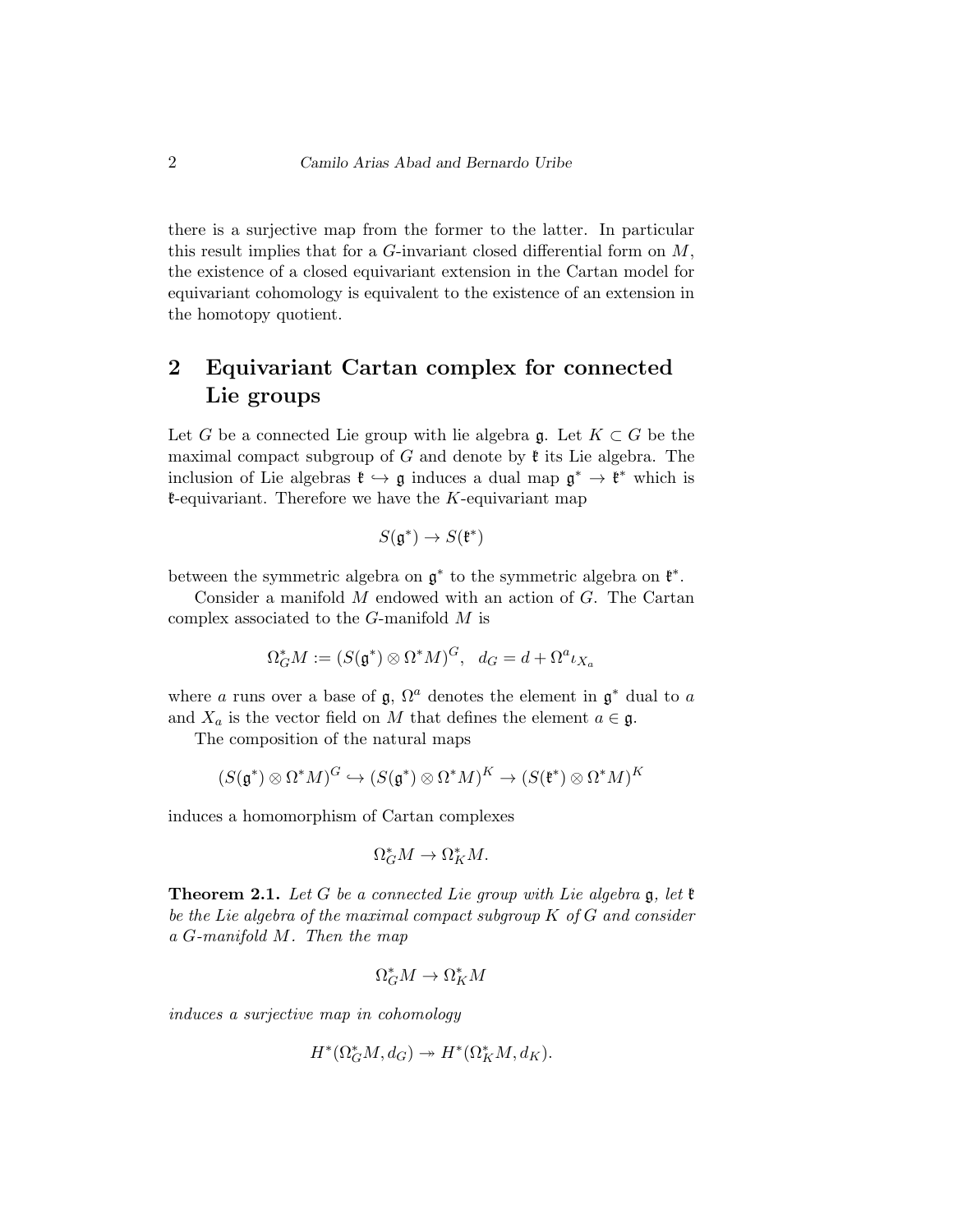On the equivarant De-Rham cohomology for non-compact Lie groups 3

Since there are canonical isomorphisms  $H^*(\Omega_K^*M, d_K) \cong H^*(M \times_K$  $EK, \mathbb{R}) \cong H^*(M \times_G EG, \mathbb{R})$ , we conclude that the canonical map

$$
H^*(\Omega_G^*M, d_G) \twoheadrightarrow H^*(M \times_G EG, \mathbb{R})
$$

is surjective.

Sketch of proof. Consider the complex  $C^k(G, S(\mathfrak{g}^*) \otimes \Omega^{\bullet}M)$  defined in [3, Section 2.1] whose elements are smooth maps

$$
f(g_1,\ldots,g_k|X):G^k\times\mathfrak{g}\to\Omega^\bullet M,
$$

which vanish if any of the arguments  $g_i$  equals the identity of  $G$ . These maps could also be seen as maps

$$
f: G^k \to S(\mathfrak{g}^*) \otimes \Omega^\bullet M,
$$

and whenever the map has for image a homogeneous polynomial of degree l, then its total degree is  $deg(f) = k + l$ . The differentials d and  $\iota$  are defined by the formulas

$$
(df)(g_1,...,g_k|X) = (-1)^k df(g_1,...,g_k|X)
$$
 and  
 $(\iota f)(g_1,...,g_k|X) = (-1)^k \iota(X) f(g_1,...,g_k|X),$ 

as in the case of the differentials in Cartan's model for equivariant cohomology  $[1, 4]$ .

The differential  $\bar{d}: C^k \to C^{k+1}$  is defined by the formula

$$
\begin{array}{rcl}\n(\bar{d}f)(g_0, \ldots, g_k | X) & = & f(g_1, \ldots, g_k | X) \\
& & + \sum_{i=1}^k (-1)^i f(g_0, \ldots, g_{i-1} g_i, \ldots, g_k | X) \\
& & + (-1)^{k+1} g_k f(g_0, \ldots, g_{k-1} | \text{Ad}(g_k^{-1}) X),\n\end{array}
$$

and the fourth differential  $\bar{\iota}: C^k \to C^{k-1}$  is defined by the formula

$$
(\bar{t}f)(g_1,\ldots,g_{k-1}|X) = \sum_{i=0}^{k-1} (-1)^i \frac{\partial}{\partial t} f(g_1,\ldots,g_i,e^{tX_i},g_{i+1}\ldots,g_{k-1}|X),
$$

where  $X_i = \text{Ad}(g_{i+1} \dots g_{k-1})X$ .

The structural maps  $d, \iota, d$  and  $\bar{\iota}$  are all of degree 1, and the operator

$$
d_G=d+\iota+\bar{d}+\bar{\iota}
$$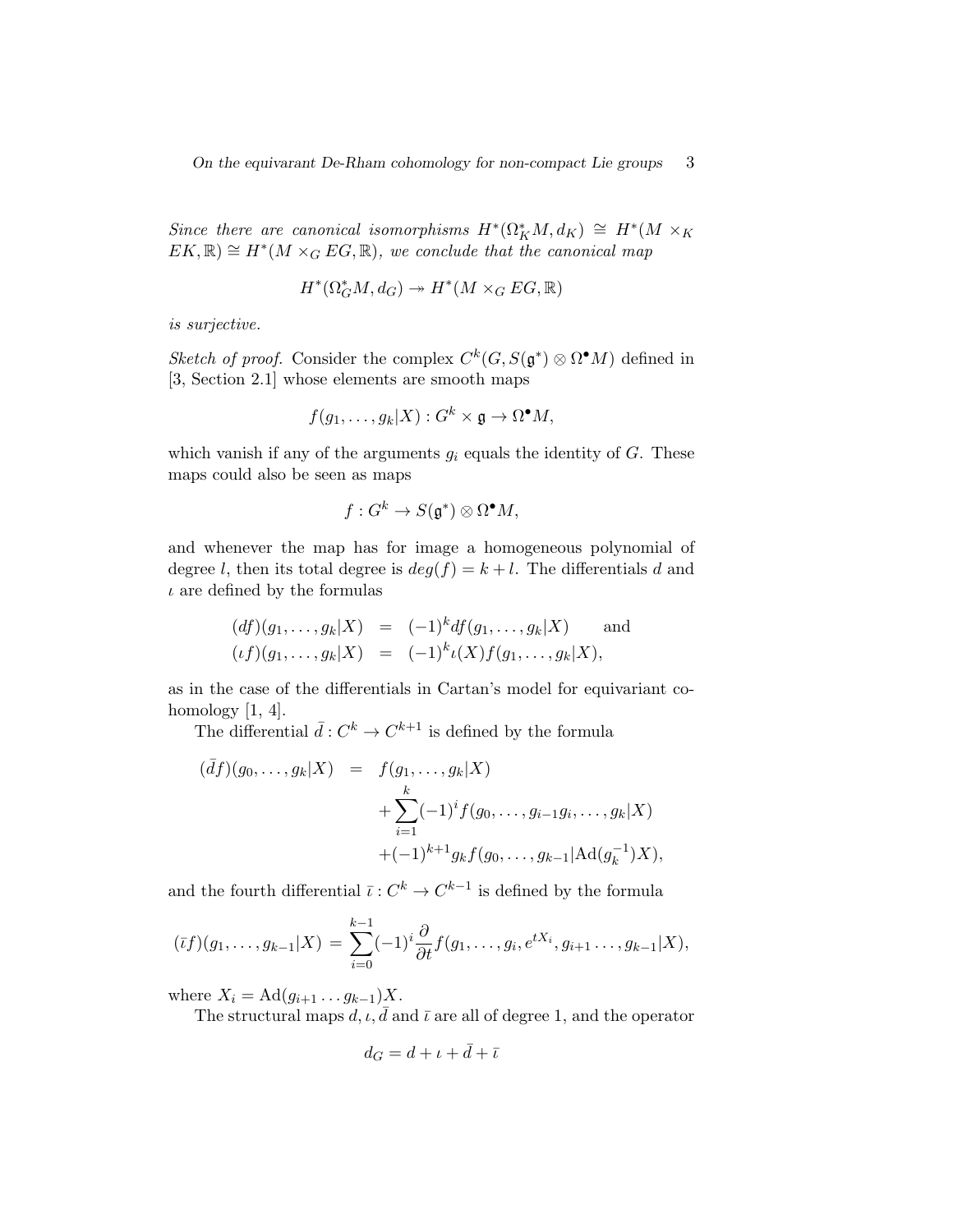becomes a degree 1 map that squares to zero.

The cohomology of the complex

$$
(C^*(G, S(\mathfrak{g}^*) \otimes \Omega^\bullet M), d_G)
$$

will be denoted by

$$
H^*(G, S(\mathfrak{g}^*) \otimes \Omega^\bullet M)
$$

and in [3, Thm. 2.2.3] it was shown that there is a canonical isomorphism of rings

$$
H^*(G, S(\mathfrak{g}^*) \otimes \Omega^\bullet M) \cong H^*(M \times_G EG; \mathbb{R})
$$

Note that there are natural maps of complexes

$$
C^*(G, S(\mathfrak{g}^*) \otimes \Omega^*M) \to C^*(K, S(\mathfrak{k}^*) \otimes \Omega^*M)
$$

inducing an isomorphism on its cohomology groups

$$
H^*(G, S(\mathfrak{g}^*) \otimes \Omega^*M) \stackrel{\cong}{\to} H^*(K, S(\mathfrak{k}^*) \otimes \Omega^*M).
$$

This isomorphism follows from the fact that the inclusion  $K \subset G$  is a homotopy equivalence inducing a homotopy equivalence

$$
M\times_KEK\simeq M\times_GEG
$$

and the fact that

$$
H^*(M\times_G EG,\mathbb{R})\cong H^*(G,S(\mathfrak{g}^*)\otimes \Omega^*M)
$$

for any connected Lie group G.

Filtering the double complex  $C^*(G, S(\mathfrak{g}^*) \otimes \Omega^*M)$  by the degree of the elements in  $S(\mathfrak{g}^*)\otimes \Omega^*M$  we obtain a spectral sequence whose first page is

$$
E_1 = H_d^*(G, S(\mathfrak{g}^*) \otimes \Omega^* M),
$$

the differentiable cohomology of  $G$  with values in the graded representation  $S(\mathfrak{g}^*) \otimes \Omega^* M$ . Note that in the 0-th row we obtain

$$
E_1^{*,0} = (S(\mathfrak{g}^*) \otimes \Omega^* M)^G = \Omega^*_G M.
$$

The same degree filtration applied to the complex  $C^*(K, S(\mathfrak{k}^*) \otimes$  $\Omega^*M$ ) produces a spectral sequence which at the first page is  $\overline{E}_1$  =  $H_d^*(K, S(\mathfrak{k}^*) \otimes \Omega^* M)$ , and since K is compact this simply becomes

$$
\overline{E}^{*,0}_1=(S(\mathfrak{k}^*)\otimes\Omega^*M)^K=\Omega^*_KM
$$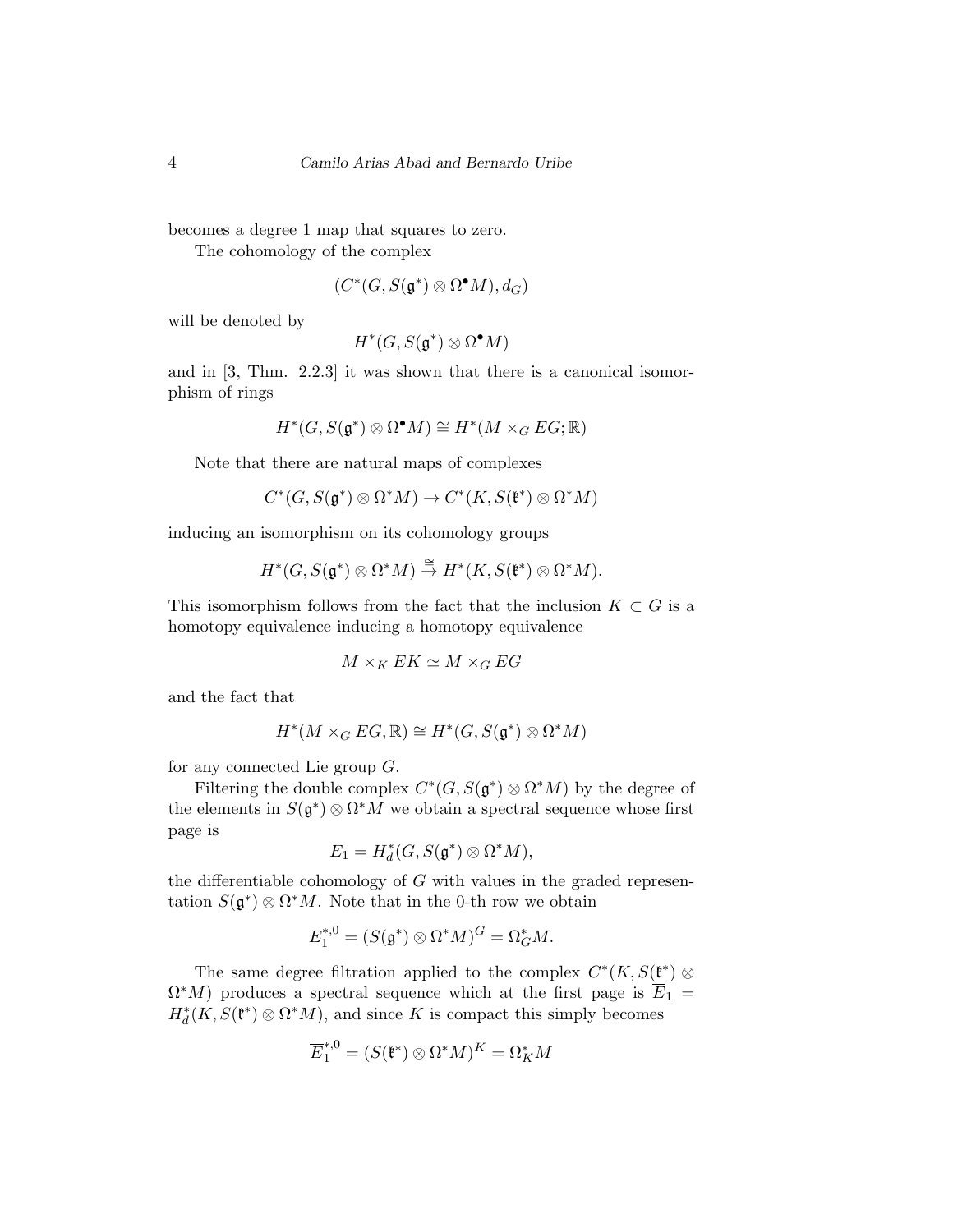with  $\overline{E}_1^{p,q} = 0$  for  $q \neq 0$ .

The first differential of the spectral sequence once restricted to the 0-th row  $E_1^{*,0} = \Omega_G^* M$  is precisely the differential of the Cartan complex; therefore we obtain

$$
E_2^{*,0} = H^*(\Omega_G^*M).
$$

Equivalently we obtain

$$
\overline{E}_{2}^{*,0} = H^{*}(\Omega_{K}^{*}M) \cong H^{*}(M \times_{K} EK, \mathbb{R}),
$$

but in this case the spectral sequence collapses at the second page and the only non zero elements in  $\overline{E}_{\infty}$  appear on the 0-th row  $\overline{E}_{\infty}^{*,0}$  $\overset{*,0}{\infty}$  ≅  $H^*(M\times_K EK,\mathbb{R}).$ 

The canonical map between the complexes

$$
C^*(G, S(\mathfrak{g}^*) \otimes \Omega^*M) \to C^*(K, S(\mathfrak{k}^*) \otimes \Omega^*M)
$$

induces a map of spectral sequences  $E_{\bullet} \to \overline{E}_{\bullet}$ , and we know that at the pages at infinity it should induce an isomorphism  $E_{\infty}^{*,\star} \stackrel{\cong}{\to} \overline{E}_{\infty}^{*,\star}$ . Therefore the map

$$
E_2^{*,0} \to \overline{E}_2^{*,0}
$$

must be a surjective map, and hence we have the canonical map

$$
\Omega_G^* M = E_1^{*,0} \to \overline{E}_1^{*,0} = \Omega_K^* M
$$

inducing the desired surjective map in cohomology

$$
H^*(\Omega_G^*M, d_G) \to H^*(\Omega_K^*M, d_K).
$$

The complete and detailed proof of the previous theorem, as well as its applications, will appear in a forthcoming publication.

Finally, from the previous theorem we may conclude:

Corollary 2.2. Consider a G-invariant closed differential form on M. This differential from may be extended to a closed G-equivariant differential form in the Cartan complex of M if and only if the cohomology class of the differential form may be extended to a cohomology class in the homotopy quotient  $M \times_G EG$ .

This result generalizes similar statements that appeared in [2] in the case that the Lie group is reductive.